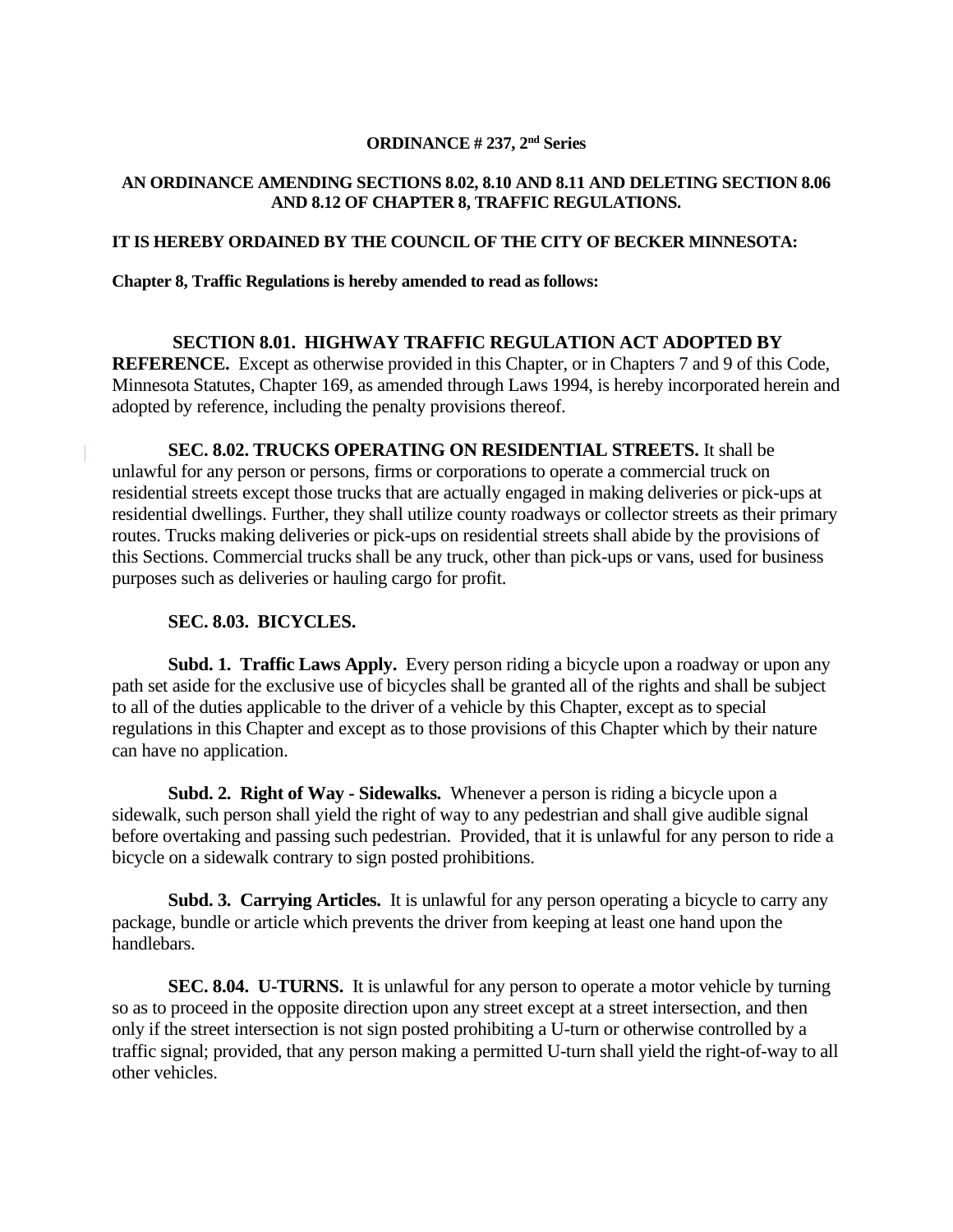### **SEC. 8.05. EXHIBITION DRIVING.**

**Subd. 1. Prima Facie Evidence.** It shall be prima facie evidence of exhibition driving when a motor vehicle stops, starts, accelerates, decelerates, or turns at an unnecessary rate of speed so as to cause tires to squeal, gears to grind, soil to be thrown, engine backfire, fishtailing or skidding, or, as to two-wheeled or three-wheeled motor vehicles, the front wheel to lose contact with the ground or roadway surface.

**Subd. 2. Unlawful Act.** It is unlawful for any person to do any exhibition driving on any street, parking lot, or other public or private property, except when an emergency creates necessity for such operation to prevent injury to persons or damage to property; provided, that this Section shall not apply to driving on a racetrack. For purposes of this Section, "racetrack" shall mean a facility specifically designed for the holding of motor vehicle race events.

 **SEC. 8.07. DRIVING THROUGH PRIVATE PROPERTY TO AVOID TRAFFIC SIGNAL.** It is unlawful for any person to avoid obedience to any traffic control device by driving upon or through any private property.

## **SEC. 8.08. ONE-WAY STREETS.**

**Subd. 1.** The Council may, by resolution, designate streets as one-way streets.

**Subd. 2.** It is a misdemeanor for any person to travel upon any one-way street in a direction opposite the designated direction duly sign posted.

 **SEC. 8.09. EMERGENCY VEHICLES.** The provisions of this Chapter shall not apply to vehicles when operated with due regard for safety, under the direction of police officers in the chase or apprehension of violators of the law or of persons charged with or suspected of any such violation, nor to Fire Department or fire patrol vehicles when traveling in response to a fire alarm, nor to public ambulances when traveling in emergencies. This exemption shall not, however, protect the driver of any such vehicle from liability arising out of a reckless disregard of the safety of others.

# **SEC. 8.10. SNOWMOBILE TRAFFIC CONTROL AND REGULATIONS.**

**Subd. 1. Definitions.** The following terms, as used in this Section, shall have the meanings stated:

- **A. "Snowmobile"** A self propelled vehicle designed for travel on snow or ice steered by skis or runners.
- **B. "Owner"** A person, other than a lienholder having a property interest in or title to a Snowmobile, or a person entitled to the use or possession thereof.
- **C. "Operate"** To ride in or on and control the operation of a Snowmobile.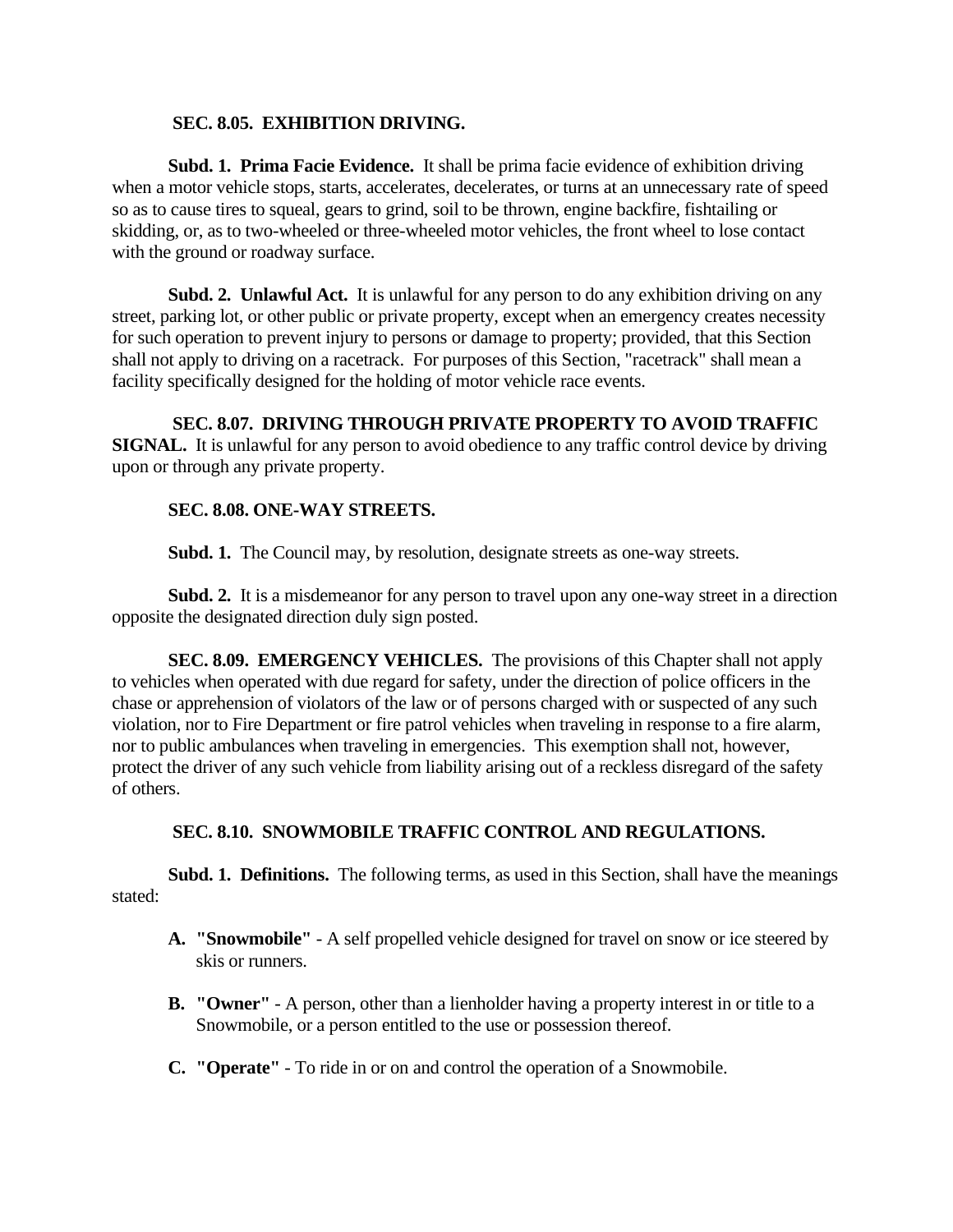- **D. "Operator"**  Every person who operates or is in actual physical control of a Snowmobile.
- **E. "Deadman Throttle" or "Safety Throttle"** A device which, when pressure is removed from the engine accelerator or throttle, causes the motor to be disengaged from the driving mechanism.

**Subd. 2. Scope of Application.** Notwithstanding provisions of this Chapter to the contrary, this Section shall apply to control of traffic and regulation of that certain class of vehicles falling within the definition of Snowmobiles as to matters set forth herein. All provisions of this Chapter, not relating to matters herein stated, apply as equally to Snowmobiles as other vehicles.

**Subd. 3. Operation.** Except as otherwise herein permitted, it is unlawful for any person to Operate a Snowmobile not licensed as a motor vehicle as follows:

- **A.** On the portion of any right-of-way of any public highway, street, road, trail or alley used for motor vehicle travel, except upon the most right-hand lane of a street or alley and may in passing or making a left-hand turn, Operate on other lanes which are used for vehicle traffic in the same direction. A Snowmobile may also be operated upon the ditch bottom or the outside bank of trunk, County State-aid and County highways where such highways are located within the City limits.
- **B.** On a public sidewalk, trail or pathway provided for pedestrian travel.
- **C.** On boulevards within any public right-of-way.
- **D.** On private property of another without specific permission of the owner or person in control of said property.
- **E.** At a rate of speed greater than ten (10) miles per hour.
- **F.** At any place in a careless, reckless or negligent manner or in disregard of the rights or safety of others, or in a manner so as to endanger or be likely to endanger or cause injury or damage to any person or property.
- **G.** During the hours from 10:00 o'clock P.M. to 6:00 O'clock A.M. of any day, closer than 100 feet to any dwelling which is usually occupied by one or more persons; provided, however, that Snowmobile operation shall be permitted during such hours when traveling directly to or from the residence of the Operator and the nearest City limits line.
- **H.** So as to tow any person or thing except through use of a rigid towbar attached to the rear of the Snowmobile.
- **I.** At any place while under the influence of alcohol or drugs as defined in Minnesota Statutes Section 169.121, which is hereby incorporated herein by reference.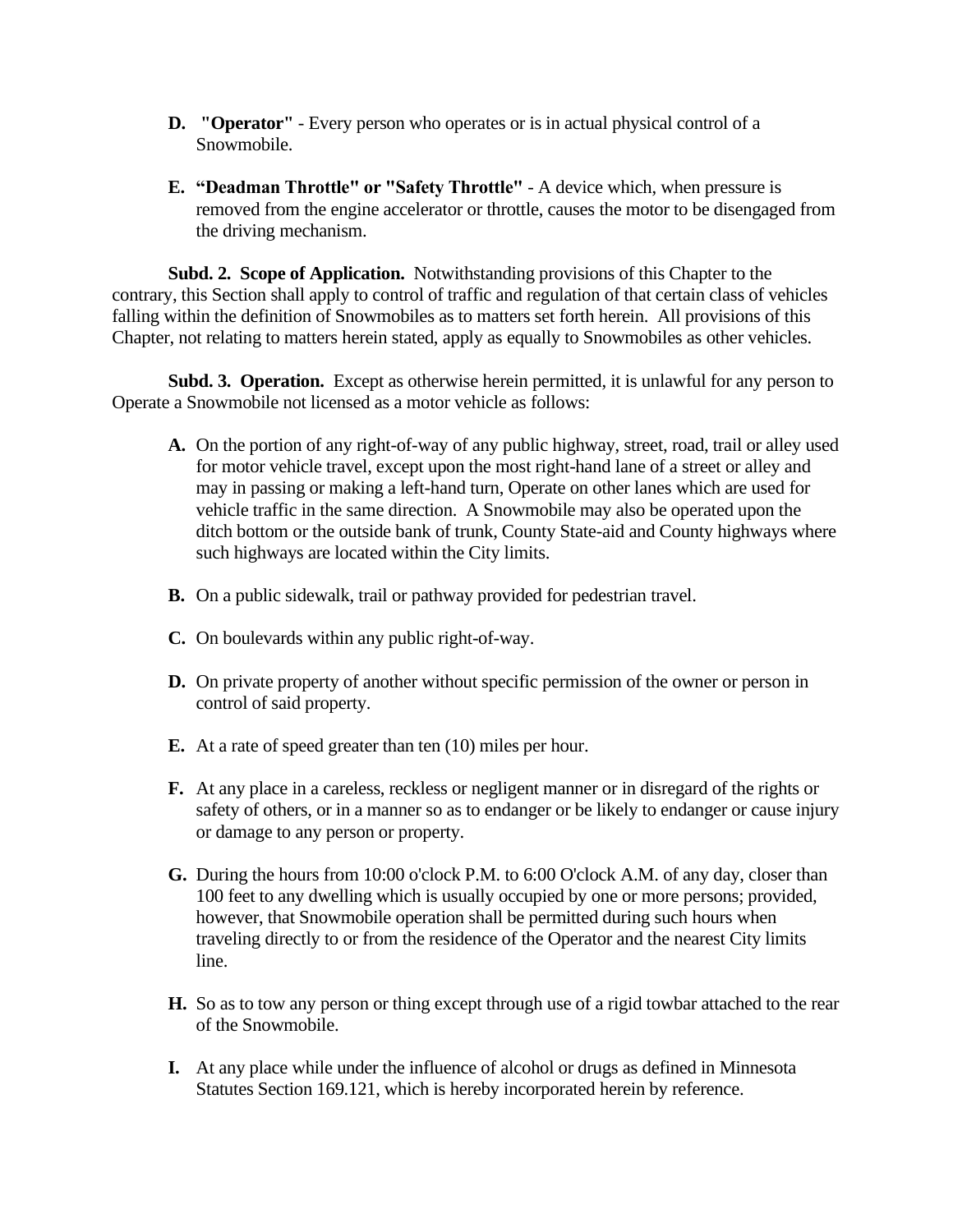**J.** Within 100 feet of any pedestrian, fisherman, skating rink or sliding area where the operation would conflict with the use or endanger other persons or property.

**Subd. 4. Special Orders.** In addition to the regulations provided in Subdivision 3, it is unlawful to Operate a Snowmobile on any public place where prohibited by order of the City. The City Administrator shall have the power, by written order, to prohibit such operation whenever in his discretion the same would be likely to produce damage to property or endanger the safety or repose of other persons. Such areas shall be appropriately sign posted before such order shall become effective.

**Subd. 5. Direct Crossings.** A Snowmobile may make a direct crossing of a street or highway, except an interstate highway or freeway, provided:

- **A.** The crossing is made at an angle of approximately 90 degrees to the direction of the street or highway and at a place where no obstruction prevents a quick and safe crossing.
- **B.** The Snowmobile is brought to a complete stop before crossing the shoulder or main traveled way.
- **C.** The driver yields the right-of-way to all on coming traffic which constitutes an immediate hazard.
- **D.** In crossing a divided street or highway, the crossing is made only at an intersection of such street or highway with another public street or highway.
- **E.** If the crossing is made between the hours of one-half hour after sunset to one-half hour before sunrise or in conditions of reduced visibility, only if both front and rear lights are on.
- **F.** A snowmobile may be operated upon a bridge, other than a bridge that is part of the main traveled lanes of an interstate highway, when required for the purpose of avoiding obstructions to travel when no other method of avoidance is possible; provided the snowmobile is operated in the extreme right- hand lane, the entrance to the roadway is made within 100 feet of the bridge and the crossing is made without undue delay.

**Subd. 6. Yielding the Right-of-Way.** It is unlawful for any person operating a Snowmobile to enter any intersection without yielding the right-of-way to any vehicles or pedestrians at the intersection, or so close to the intersection as to constitute an immediate hazard.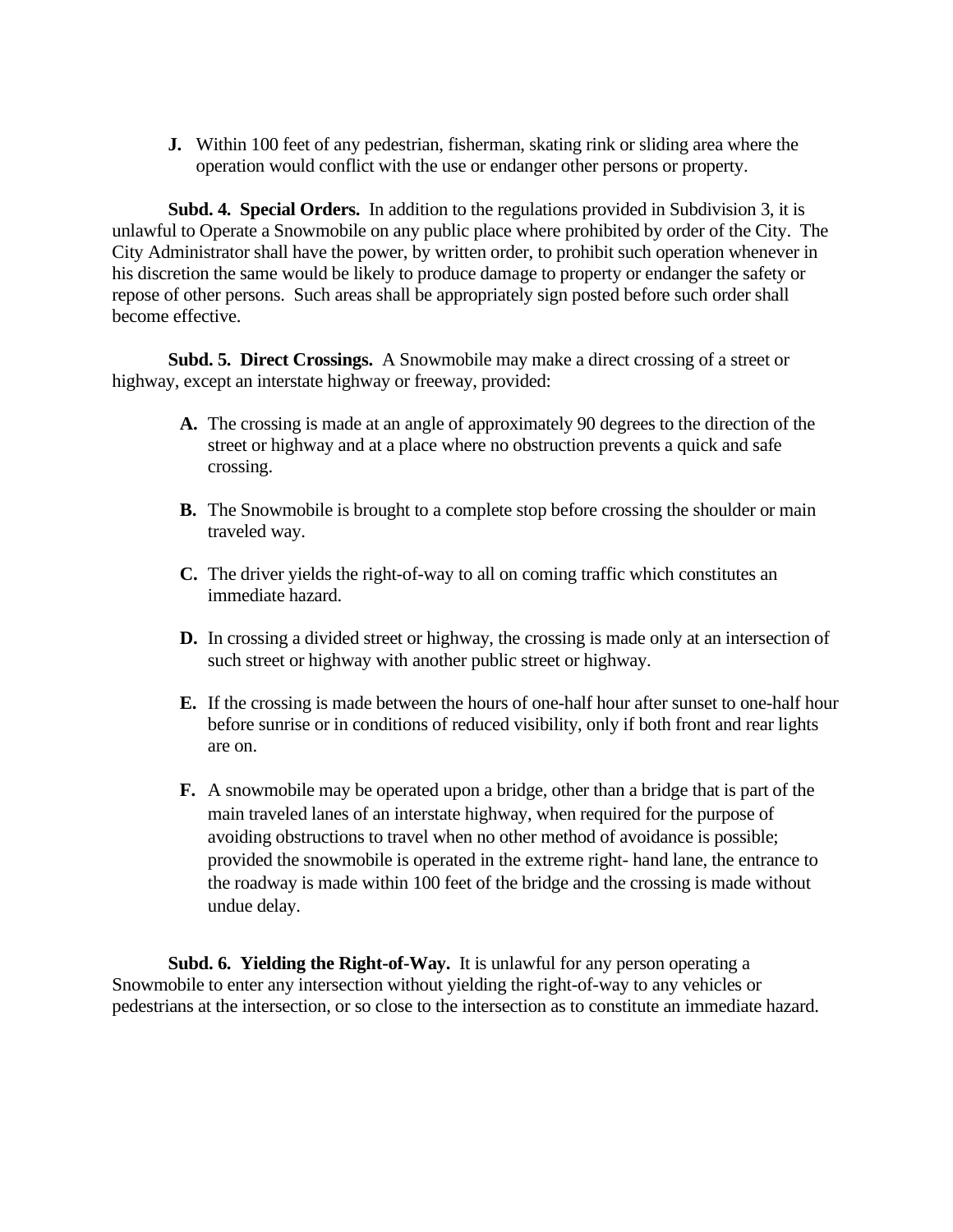### **Subd. 7. Persons Under Eighteen.**

- **A.** It is unlawful for any person under the age of fourteen (14) years to Operate a Snowmobile on streets, in City parks or other public land, or the roadway surface of highways, or make a direct crossing of a trunk, County State-aid, or County highway as the Operator of a Snowmobile. A person fourteen (14) years of age or older, but less than eighteen (18) years of age, may Operate a Snowmobile as permitted under this Section, only if s/he has in his possession, a safety certificate issued by the Commissioner, as provided by M.S.A. 84.872.
- **B.** It is unlawful for the Owner of a Snowmobile to permit the Snowmobile to be operated contrary to the provisions of this Subdivision.

**Subd. 8. Equipment.** It is unlawful for any person to Operate a Snowmobile any place within the City unless it is equipped with the following:

- **A.** Standard mufflers which are properly attached and which reduce the noise of operation of the motor to the minimum necessary for operation. No person shall use a muffler cut-out, by-pass, straight pipe or similar device on a Snowmobile.
- **B.** Brakes adequate to control the movement of and to stop and hold the Snowmobile under any condition of operation.
- **C.** A safety or so-called "Deadman" throttle in operating condition.
- **D.** When operated between the hours of one-half hour after sunset to one-half hour before sunrise or at a time of reduced visibility, at least one clear lamp attached to the front, with sufficient intensity to reveal persons and vehicles at a distance of at least 100 feet ahead during the hours of darkness and under normal atmospheric conditions. Such head lamp shall be so aimed that glaring rays are not projected into the eyes of an oncoming Snowmobile Operator. It shall also be equipped with at least one red tail lamp having a minimum candlepower of sufficient intensity to exhibit a red light plainly visible from a distance of 500 feet to the rear during the hours of darkness under normal atmospheric conditions.
- **E.** Reflective material at least sixteen inches on each side, forward of the handlebars, or steering device of a Snowmobile and at the highest practical point on any towed object, as to reflect light at a 90 degree angle.

**Subd. 9. Locking Vehicles.** It is unlawful for any person to leave a Snowmobile on a public place unless s/he shall lock the ignition, remove the key and take the same with him.

**Subd. 10. Emergencies.** Notwithstanding the prohibition of operating a Snowmobile upon a roadway to the contrary, a Snowmobile may be operated on a public thoroughfare in an emergency during the period of time when, at locations where, snow upon the roadway renders travel by automobile impractical.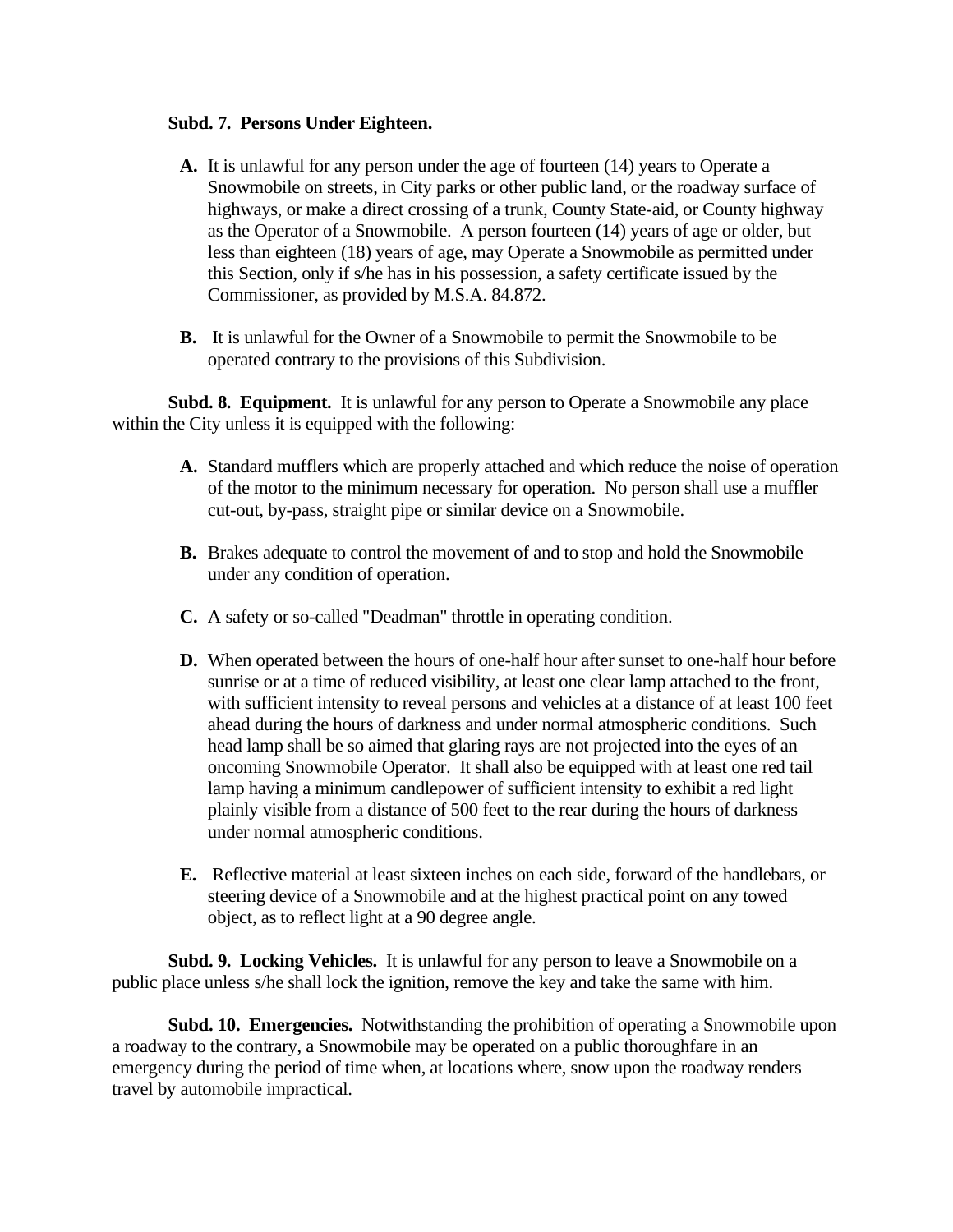**Subd. 11. Animals.** It is unlawful to intentionally drive, chase, run over or kill any animal with a Snowmobile.

**Subd. 12. Signal From Officer to Stop.** It is unlawful for a Snowmobile Operator, after having received a visible or audible signal from any law enforcement officer to come to a stop, to

- **(1)** Operate a Snowmobile in willful or wanton disregard of such signal, or
- **(2)** interfere with or endanger the law enforcement officer or any other person or vehicle, or
- **(3)** increase his speed or attempt to flee or elude the officer.

**Subd. 13. Certain Statutes Adopted.** Minnesota Statutes, Sections 84.8l through 84.911, inclusive, as amended in 1987, together with rules and regulations promulgated thereunder, are hereby adopted by reference, incorporated herein, and made a part hereof, except as otherwise provided herein.

# **SEC. 8.11. RECREATIONAL MOTOR VEHICLES.**

## **Subd. 1. Regulation of Recreational Vehicles**

- **A. Purpose and Intent.** The purpose of this ordinance is to provide reasonable regulations for the use of specialty and recreational motor vehicles on public and private property in the city. This ordinance is not intended to allow what the Minnesota Statutes prohibit or to prohibit what the Minnesota Statutes expressly allow. It is intended to ensure the public safety and prevent a public nuisance.
- **B. Definitions.** For the purpose of this ordinance, the following definition shall apply unless the context clearly indicates or requires a different meaning:
	- 1. **RECREATIONAL MOTOR VEHICLE.** Any self-propelled vehicle and any vehicle propelled or drawn by a self-propelled vehicle used for recreational purposes including, but not limited to trail bike, off-highway motorcycle, as defined by Minn. Stat. § 84.787, subd. 7, as it may be amended from time to time, or other all-terrain vehicle as defined by Minn. Stat. 84.90 and Minn. Stat. § 84.92, subd. 8-10 as it may be amended from time to time, or motorized go-carts, hovercraft, or motor vehicle licensed for highway operation, which is being used for off-road recreational purposes, but not including motorized golf carts, personal electric mobility devices, motorized foot scooters, neighborhood electric vehicles, medium-speed electric vehicles, or mini-trucks.
- **C. Recreational Vehicle Operation Requirements.** It is unlawful for any person to operate a recreational motor vehicle as listed below: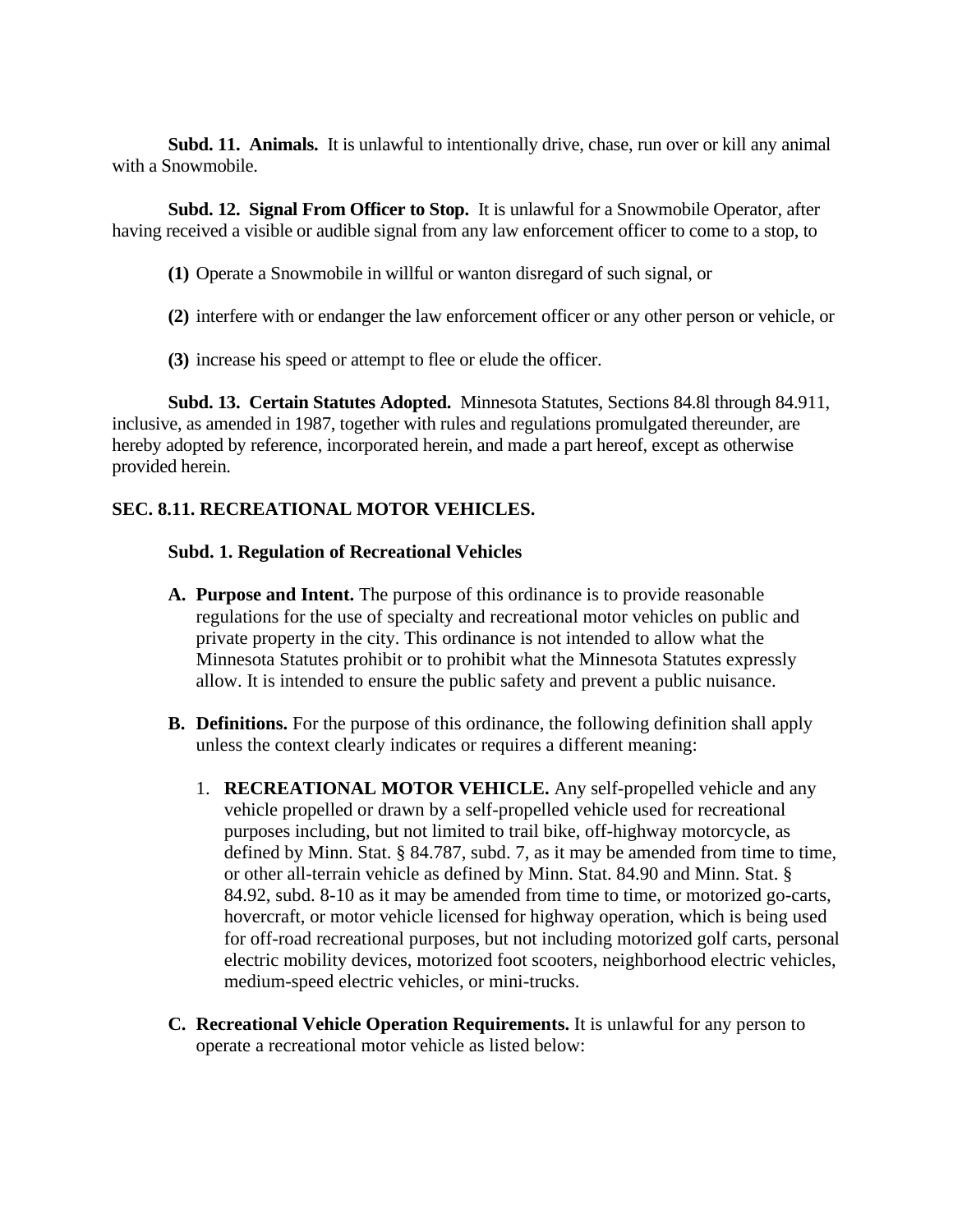- 1. No person shall enter on any land not owned by the person for the purpose of operating a recreational motor vehicle without specific written or oral permission from the owner, or person with lawful control of the property.
- 2. On publicly owned land, including schools, city streets, boulevards, park property, playgrounds, recreation areas, golf courses and greenways, except where permitted by this ordinance, and as permitted by Section 630.03,  $2a \& 2b$ .
	- i. An All-terrain vehicle as defined by Minn. Stat. § 84.92 subd. 8, Class 1 ATV as defined by Minn. Stat. § 84.92 subd. 9, and Class 2 ATV as defined Minn. Stat. § 84.92 subd 10 shall be permitted to operate on a city street, or other city roadway and parking lot designed for vehicular traffic in accordance with Chapter 8.
	- ii. A snowmobile as defined under Minn. Stat. § 84.81 may be operated on a city street for the exclusive purpose of traveling the most direct route to, and from a place designated or permissible for operation. A snowmobile must be operated as far to the right of the roadway nearest the curb as practical.
- 3. In a manner so as to create a loud, unnecessary, or unusual noise that disturbs, annoys, or interferes with the peace and quiet of other persons.
- 4. On a public sidewalk, walkway, walking path, or bike trail provided or used for pedestrian or bicycle travel.
- 5. At a place while under the influence of intoxicating liquor or narcotics or habitforming drugs.
- 6. At a rate of speed greater than reasonable or proper under all the surrounding circumstances.
- 7. At any place in a careless, reckless, or negligent manner so as to endanger or be likely to endanger any person or property or to cause injury or damage thereto.
- 8. On any public street, highway, or right-of-way unless registered pursuant to Minnesota law.
- 9. To intentionally drive, chase, run over, or kill any animal, wild or domestic.
- 10. By halting any recreational motor vehicle carelessly or heedlessly in disregard of the rights or the safety of others or in a manner so as to endanger or be likely to endanger any person or property.
- 11. Without a functioning headlight, taillight, and stoplight.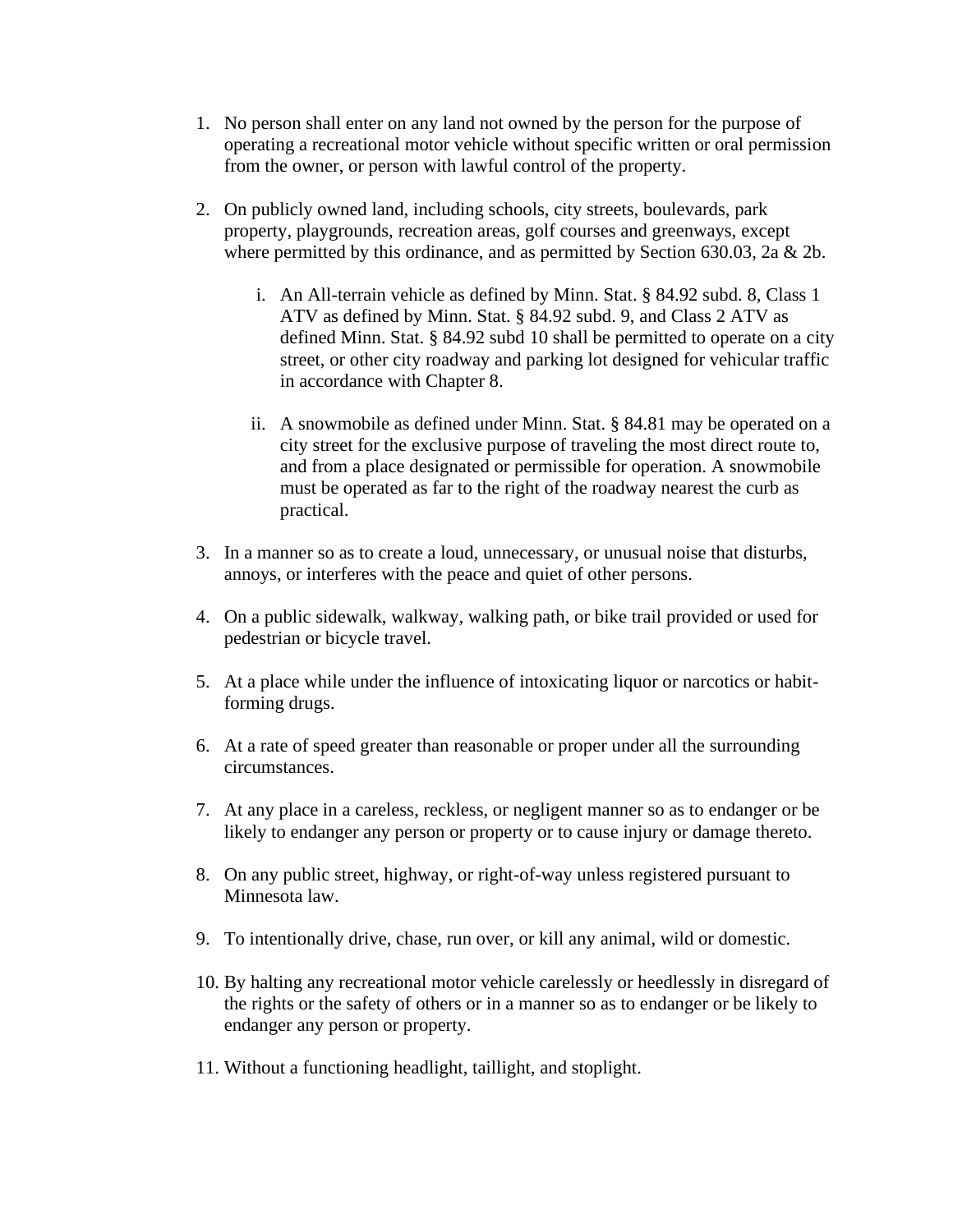- 12. Without a brake operational by either hand or foot.
- 13. On residential lots less than two and one-half  $(2 \frac{1}{2})$  acres in size unless the purpose is for maintenance, plowing, or other work-related activities.
- 14. Helmet and seat belts requirements shall be regulated in accordance with Minn. Stat. § 84.9256 subd. 2 Helmet and Seatbelts Required.
- 15. All-terrain vehicles and passengers.
	- i. No person under 18 years of age shall operate a Class 1 All-Terrain Vehicle while carrying a passenger except for a parent or lawful guardian. For the purposes of this section a CLASS l ALL-TERRAIN VEHICLE means an all-terrain vehicle that has a total dry weight of less than 900 pounds.
	- ii. No person under 18 years of age shall operate a Class 2 All-Terrain Vehicle while carrying a passenger except for a parent or lawful guardian. For the purposes of this section a CLASS 2 ALL-TERRAIN VEHICLE means an all-terrain vehicle that has a total dry weight of 1,000 to 1,800 pounds.

### **D. Street Crossings.**

- 1. No person under 12 years of age operating the vehicles regulated herein shall make a direct crossing of any street, highway, or public right-of-way; or operate a vehicle regulated herein on a public street, highway, or road right-of-way; or operate a vehicle regulated herein on public lands or waters, except that a person at least 10 years of age but under 12 years of age may operate an all-terrain vehicle with an engine capacity up to 90cc on public lands or waters if accompanied by a parent or legal guardian.
- 2. A Recreational Vehicle may make a direct crossing of a public road right-of-way provided:
	- i. The crossing is made at an angle of approximately 90 degrees to the direction of the road and at a place where no obstruction prevents a quick and safe crossing.
	- ii. The vehicle is brought to a complete stop before crossing the shoulder or main traveled way of the road.
	- iii. The driver yields the right-of-way to all oncoming traffic that constitutes an immediate hazard.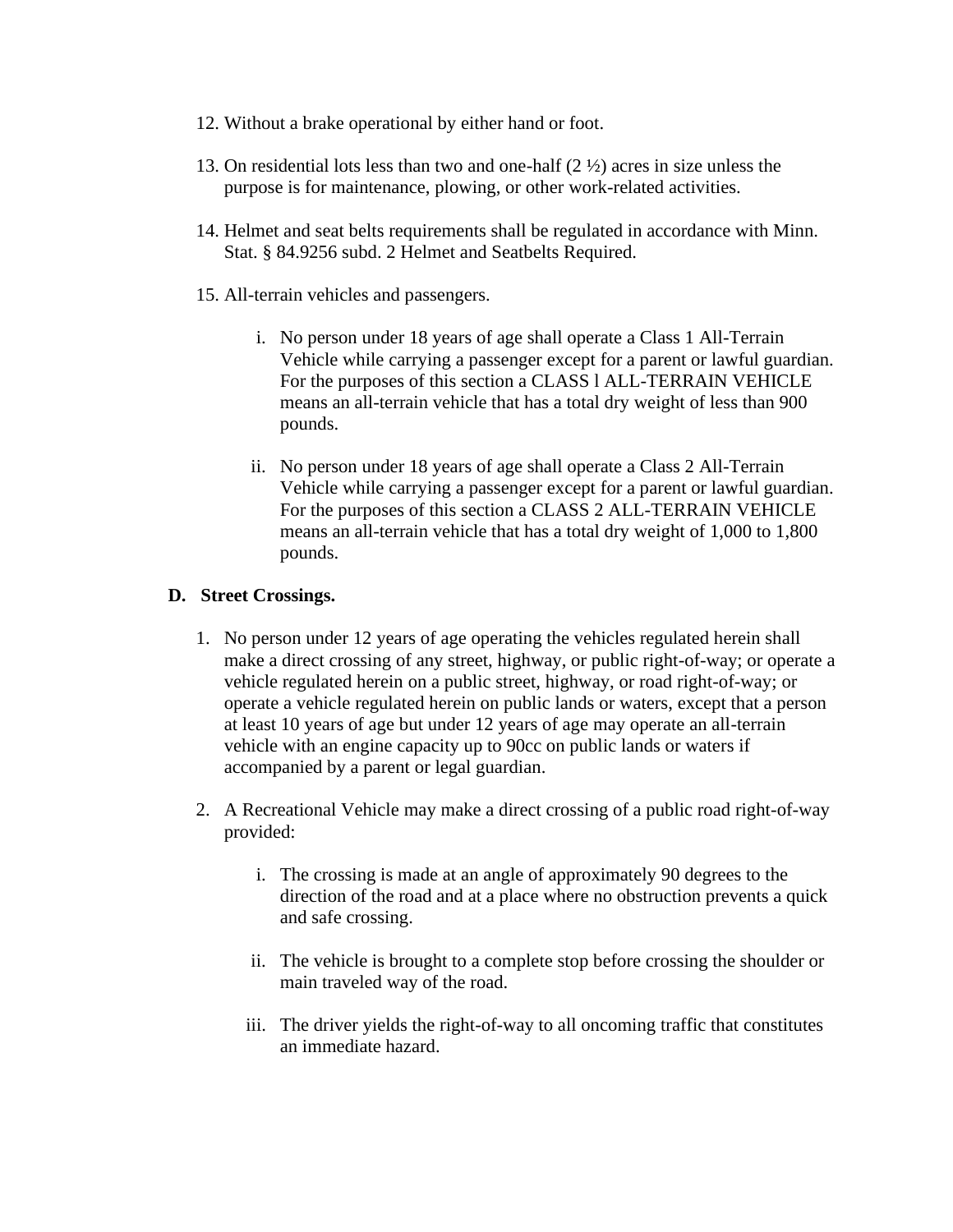- iv. In crossing a divided road, the crossing is made only at an intersection of the road with another public road.
- v. If the crossing is made between the hours of one-half hour after sunset to one-half hour before sunrise or in conditions of reduced visibility, only if both front and rear lights are on.
- **E. Hours of Operation.** Hours for use are sunrise to sunset.

## **F. Minimum Equipment Requirements**

- **1.** Standard mufflers shall be properly attached and in constant operation to reduce the noise of operation of the motor to the minimum necessary for operation. No person shall use a muffler cutout, by-pass, straight pipe, or similar device on a recreational motor vehicle motor. The exhaust system shall not emit or produce a sharp popping or crackling sound, or emit in excess of 99db from a distance of 20 inches.
- **2.** Brakes shall be adequate to control the movement of and to stop and hold under any conditions of operation.
- **3.** At least one clear lamp shall be attached to the front with sufficient intensity to reveal persons and vehicles at a distance of at least 100 feet ahead during the hours of darkness under normal atmospheric conditions. The head lamp shall be so that glaring rays are not projected into the eyes of an oncoming vehicle operator. It shall also be equipped with at least one red tail lamp having a minimum candlepower of sufficient intensity to exhibit a red light plainly visible from a distance of 500 feet to the rear during the hours of darkness under normal atmospheric conditions. This equipment shall be required and shall be in operating condition when the vehicle is operated between the hours of one-half hour after sunset and one-half hour before sunrise, or at times of reduced visibility.

### **G. Designation of Public Areas for Use**

1. The Council may designate areas and exclusive city streets for use of recreational motor vehicles by Ordinance approval by a majority of the members of the City Council. The areas designated may be changed from time to time by the City Council. Any area designated shall be published in the official newspaper of the city. If an area is changed, the change shall be published in like manner in the official newspaper of the city. An up-to-date map of any designated park areas open for recreational motor vehicle use shall be kept on file in the office of the city clerk, who shall provide on request a copy of the map together with the applicable rules, regulations, and this ordinance to each person requesting the information from the city.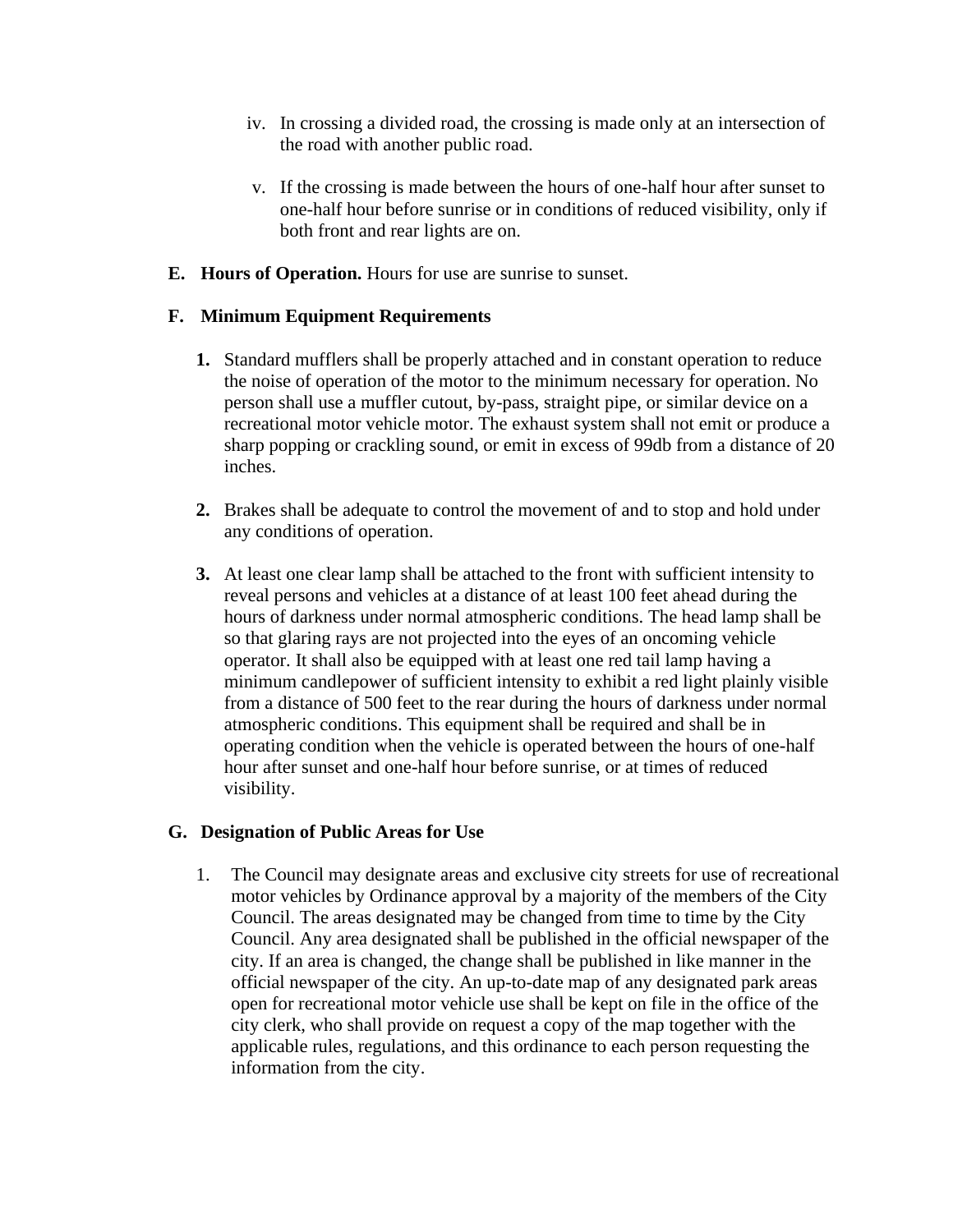- 2. Unless designated by the City Council as an area for recreational motor vehicles, the use on city park property and city streets shall be unlawful. Further, the use of city parks designated by the City Council shall be in accordance with all of the applicable provisions of this ordinance.
- **H. Public Safety Usage.** Notwithstanding the prohibitions in this Section, a recreational vehicle may be operated in a time, a place deemed appropriate by an official public safety entity in accordance with their lawful duties.
- **I. Penalty.** All violations of this Section shall be a misdemeanor offense

## **Subd. 2. Regulation of Specialty Vehicles**

- **A. Definitions.** For the purpose of this ordinance, the following definitions shall apply unless the context clearly indicates or requires a different meaning:
	- **1.** DRIVER. The person driving and having physical control over the motorized golf cart, utility task vehicle, all-terrain vehicle, or mini-truck and being the licensee.
	- **2.** MOTORIZED GOLF CART. Any passenger conveyance being driven with four wheels with four low-pressure tires that is limited in engine displacement of less than 800 cubic centimeters and total dry weight of less than 800 pounds.
	- **3.** UTILITY TASK VEHICLE. As defined by Minn. Stat. § 169.045, subd. 1 (3). A side-by-side, four-wheel drive, off-road vehicle that has four wheels, is propelled by an internal combustion engine with a piston displacement capacity of 1,200 cubic centimeters or less and has a total dry weight of 1,800 but less than 2,600 pounds.
	- **4.** MINI-TRUCK. As defined in Minn. Stat. § 169.011, subd. 40(a), a motor vehicle that has four wheel; is propelled by an electric motor with a rated power of 7,500 watts or less or an internal combustion engine with a piston displacement capacity of 660 cubic centimeters or less; has a total dry weight of 900 to 2,200 pounds; contains an enclosed cabin and a seat for a vehicle operator; commonly resembles a pickup truck or van, including a cargo area or bed located at the rear of the vehicle; and was not originally manufactured to meet federal motor vehicle safety standards required of motor vehicles in the Code of Federal Regulations, title 49, sections 571.101 to 571.404, and successor requirements. A mini-truck does not include: a neighborhood electric vehicle, or a medium-speed electric vehicle; or a motor vehicle that meets or exceeds the regulations in the Code of Federal Regulations, tittle 49, sections 571.500, as it may be amended from time to time.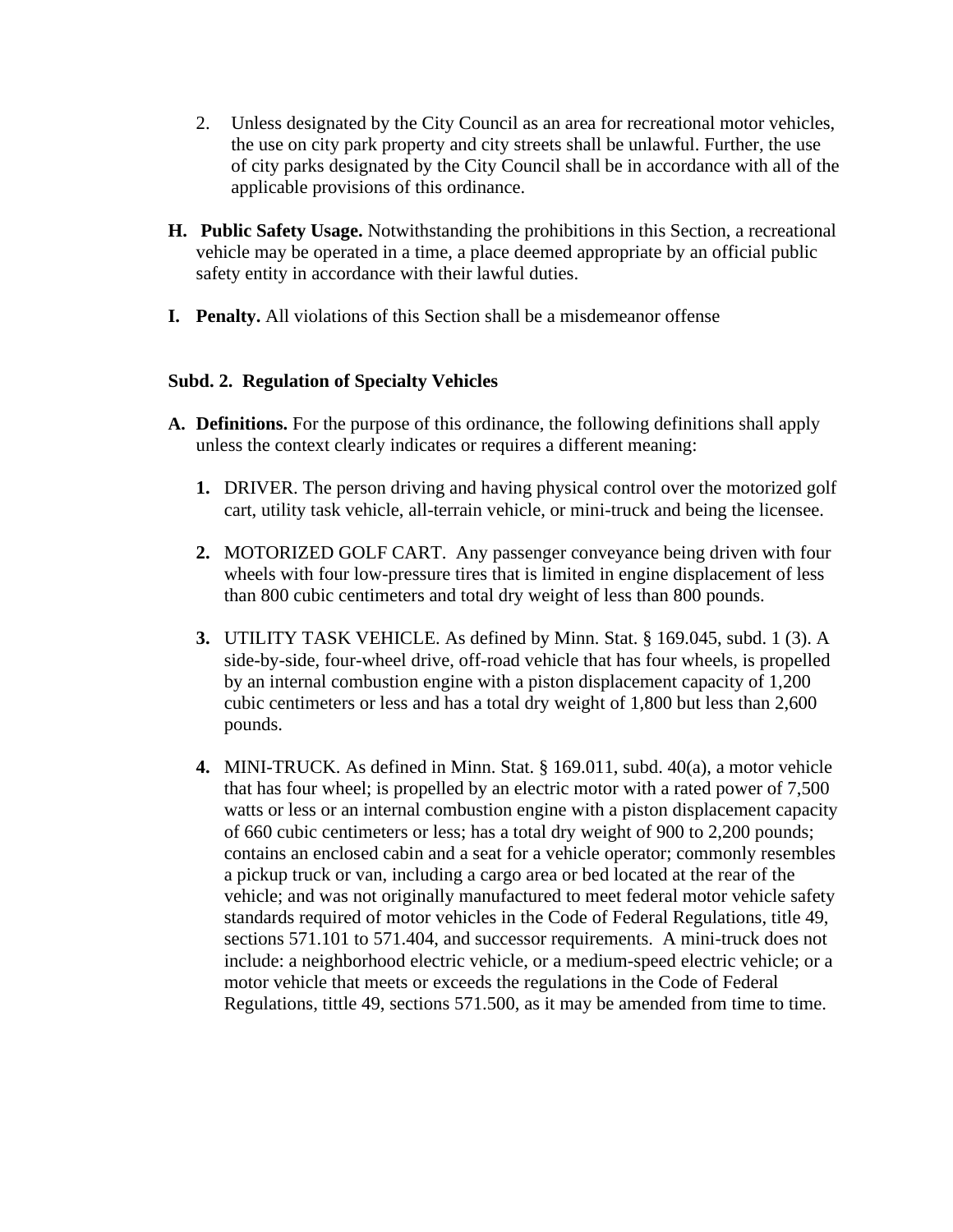- **B. Permit Required for Operation of Specialty Vehicles.** No person shall operate a motorized golf cart, utility task vehicle, all-terrain vehicle, or mini-truck on streets, alleys, sidewalks or other public property without obtaining a permit as provided herein.
	- **1.** Every application for a permit shall be made on a form supplied by the city and shall contain all of the following information: 1. the name and address of the applicant; 2. nature of the applicant's physical handicap, if any; 3. model name, make, and year and number of the motorized golf cart, all-terrain vehicle or minitruck; 4. current driver's license or reason for not having a current license; 5. other information as the City may require.
	- **2.** Any applicable permit fees shall be as set forth in the adopted City's Fee Schedule.
	- **3.** Permits shall be granted for a period of up to three (3) years and may be renewed.
	- **4.** No permit shall be granted or renewed unless the following conditions are met: 1. The applicant must demonstrate that he or she currently holds or has held a valid Minnesota Driver's License to operate a mini-truck; 2. the applicant may be required to submit a certificate signed by a physician that the applicant is able to safely operate a utility task vehicle or all-terrain vehicle on the roadways designated; 3. The applicant must provide evidence of insurance in compliance with the provisions of Minnesota Statutes concerning insurance coverage for the motorized golf cart, utility task vehicle, all-terrain vehicle or mini-truck; 4. The applicant has not had his or her driver's license revoked as the result of criminal proceedings.
	- **5.** Motorized golf carts, utility task vehicles, all-terrain vehicles, and mini-trucks are permitted to operate only on city streets, not state or federal highways, except to cross at designated intersections.
	- **6.** Motorized golf carts, utility task vehicles and all-terrain vehicles may only be operated on designated roadways from sunrise to sunset only. They shall not be operated in inclement weather conditions or at any time when there is insufficient light to clearly see person and vehicles at a distance of 500 feet.
	- **7.** Motorized golf carts shall visibly display the slow-moving vehicle emblem provided for in MN Stat 169.045, as it may be amended from time to time, when operated on designated roadways.
	- **8.** Motorized golf carts, utility task vehicles, all terrain vehicles, and mini-trucks shall be equipped with a rear-view mirror to provide the driver with adequate vision from behind as required by MN Stat 169.70.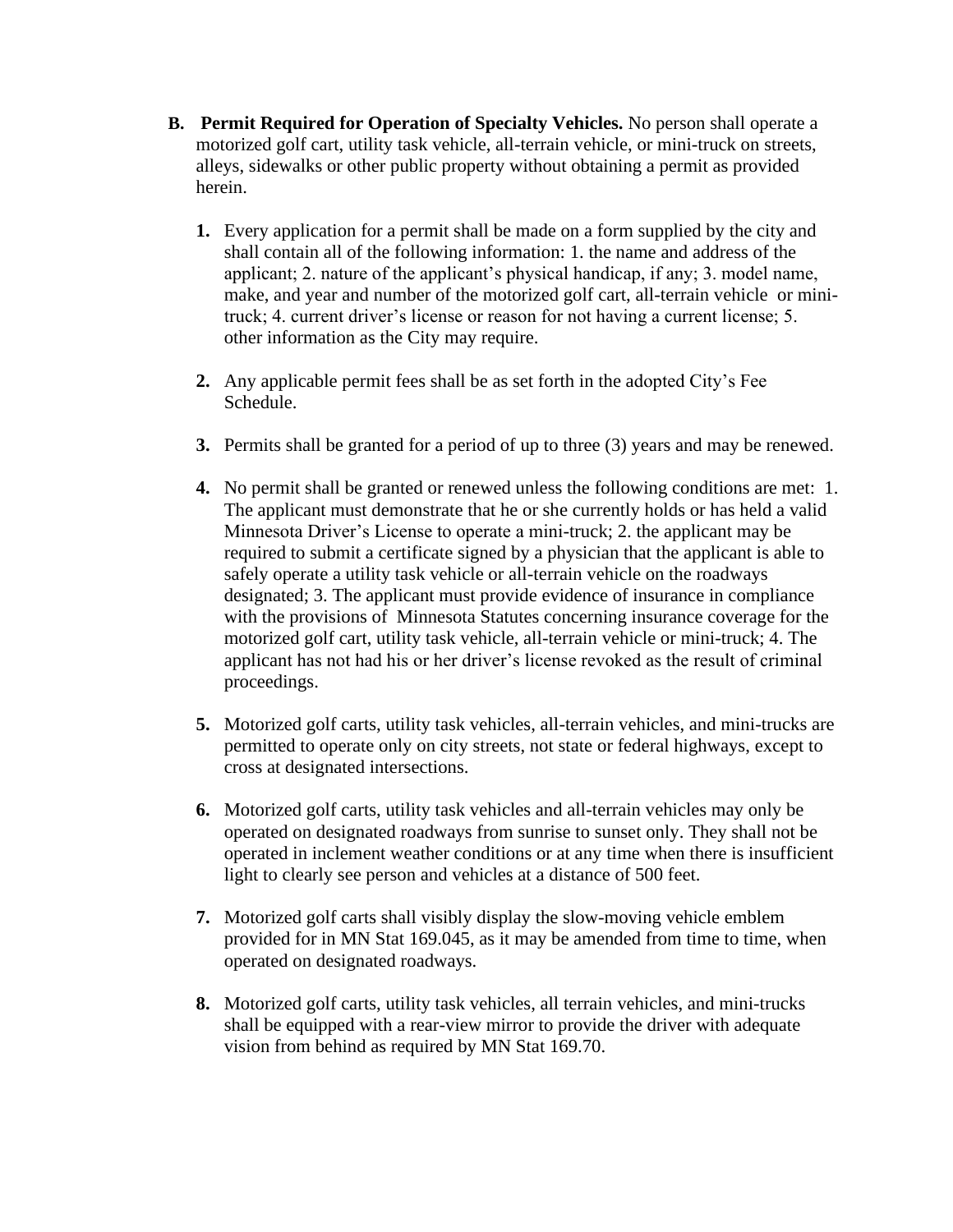- **9.** The operator of a motorized golf cart, utility task vehicle, all-terrain vehicle, or minitruck may cross any street or highway intersecting a designated roadway.
- **10.** The Chief of Police may suspend or revoke a permit granted hereunder upon a finding that the holder thereof if there is evidence that the permit holder cannot safely operate the motorized golf cart, utility task vehicle, all-terrain vehicle, or mini-truck on the designated roadways. The applicant reserves the right to appeal this suspension or revocation to the City Council. Penalties may include:
	- **i.** All driving offenses are subject to the provisions of the MN State Statutes Chapter 169 and drivers may be subject to an appearance in district court. Citable offenses may result in a revocation of the permit. Vehicles found without a permit or in violation of equipment requirements may be cited administratively and under the provisions of the City fee schedule.
	- **ii.** Revocations are subject to the severity of the offense alleged or observed and investigated by the police department. The permit holder is subject to the provisions of this chapter in which the following may occur:
		- a.  $1<sup>st</sup>$  offense: revocation of permit for 1 year from the date of the offense, \$75.00 Administrative Fine.
		- b.  $2<sup>nd</sup>$  offense: revocation of permit for 3 years from the date of the offense, \$150.00 Administrative Fine.
		- c.  $3<sup>rd</sup>$  offense: revocation of permit is indefinite, \$300.00 Administrative Fine.
	- **iii.** Reinstatement of a permit requires a new permit registration to be completed and submitted.
- **11.** The number of occupants on the motorized golf cart, utility task vehicle, allterrain vehicle, or mini-truck may not exceed the design occupant load.
- **12.** Every person operating a motorized golf cart, utility task vehicle, an all-terrain vehicle, or mini-truck, under permit on designated roadways has all the rights and duties applicable to the driver of any other vehicle under the provisions of MN State Statutes Ch. 169, as it may be amended from time to time, except when these provisions cannot reasonably be applied to motorized golf carts or minitrucks and except as otherwise specifically provided in MN Stat CH 169.045, Subd. 7, as it may be amended from time to time.
- **13.** Operation of a motorized golf cart for access for use at Pebble Creek Golf Course will require a separate permit from Pebble Creek Golf Course. This permit will require an inspection prior to use on the golf course and payment of a fee as designated in the City fee schedule.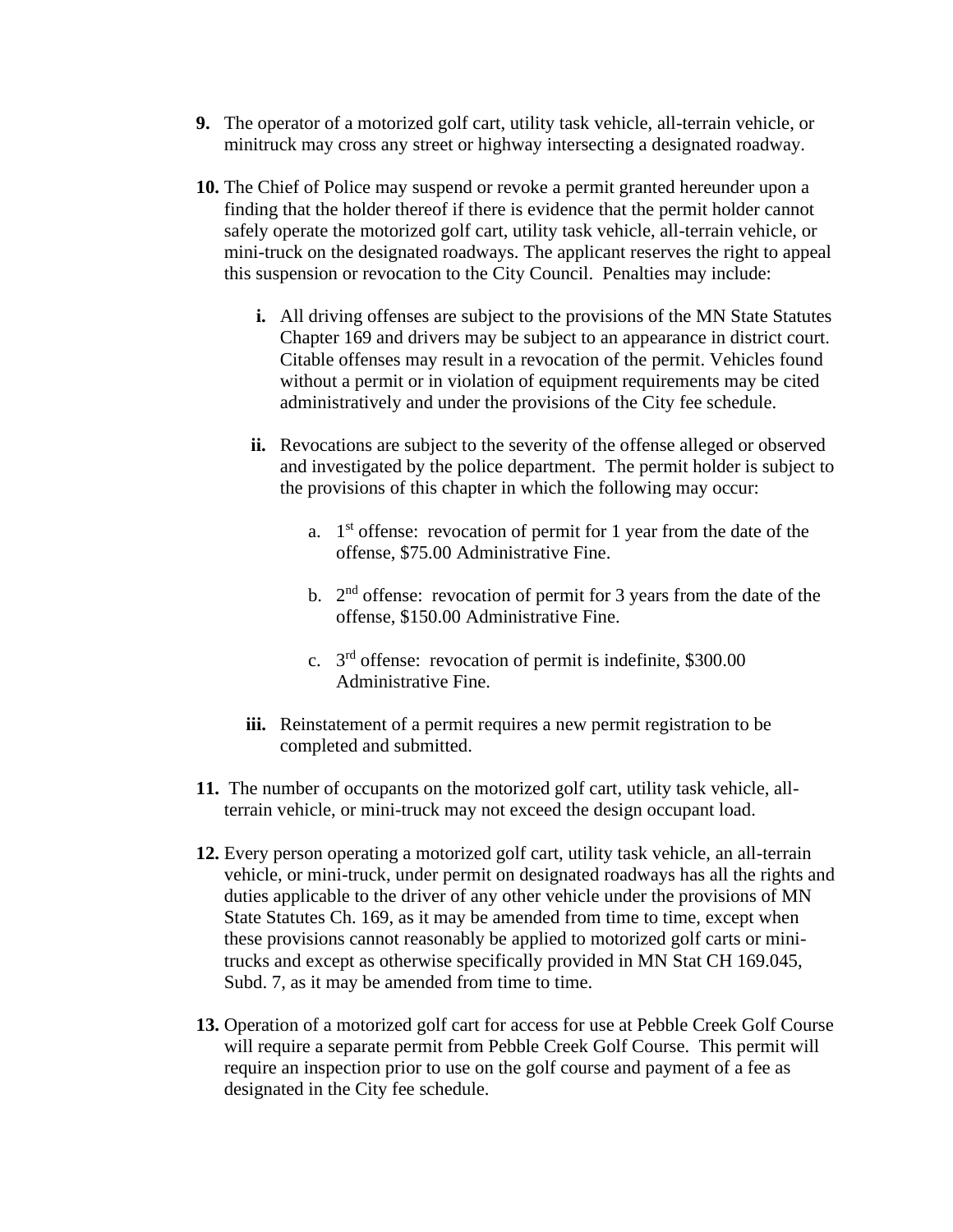**C. Authorized Operators.** Authorized city staff may operate city owned motorized golf carts, all-terrain vehicles, utility task vehicles, and mini-trucks without obtaining a permit within the city on city streets, sidewalks, trails, rights-of-way, and public property when conducting official city business.

# **D. Mini-Truck Equipment Requirements:**

- **1.** A mini-truck may be operated under permit on designated roadways if it is equipped with all of the following:
	- **i.** At least two headlamps
	- **ii.** At least two tail lamps
	- **iii.** Front and Rear turn-signal lamps
	- **iv.** An exterior mirror mounted on the driver's side of the vehicle and either an exterior mirror mounted on the passenger's side of the vehicle or an interior mirror
	- **v.** A windshield
	- **vi.** A seat belt for the driver and front passenger
	- **vii.** A parking brake
- **2.** Penalty. All violations of this Section shall be a misdemeanor offense.

# **E. Operation of Electric Personal Assistive Mobility Devices**

- **1.** Electric Personal Assistive Mobility Device. Means a self-balancing device with two non-tandem wheels, designed to transport not more than one person, and operated by an electric propulsion system that limits the maximum speed of the device to 15 miles per hour.
- **2.** Except as otherwise provided by law, a person operating an electric personal assistive mobility device has the rights and responsibilities of a pedestrian.
- **3.** Operation.
	- **i.** An electric personal assistive mobility device may be operated on a bicycle path.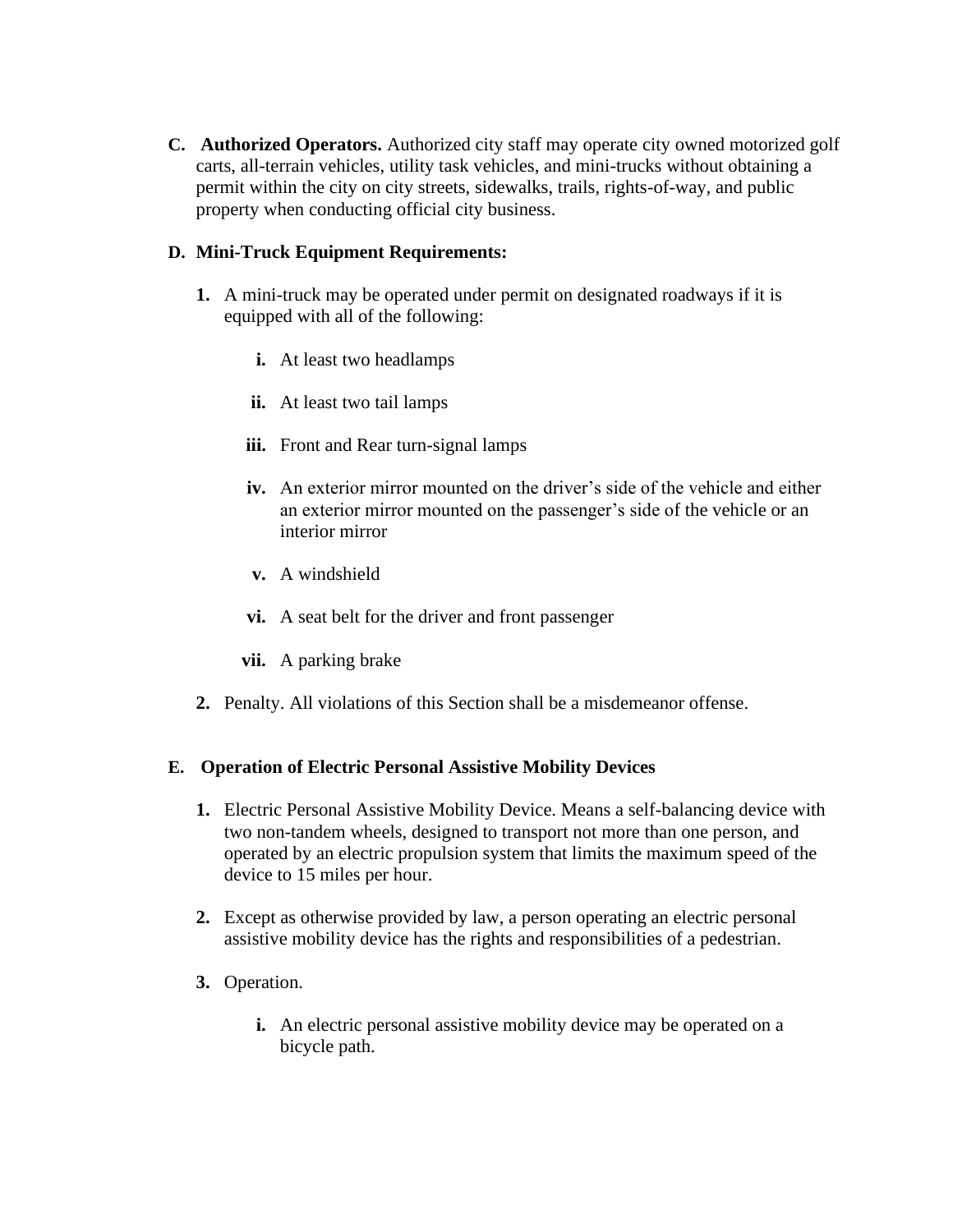- **ii.** No person may operate an electric personal assistive mobility device on a roadway, sidewalk, or bicycle path at a rate of speed that is not reasonable and prudent under the conditions. Every person operating an electric personal assistive mobility device on a roadway, sidewalk, or bicycle path is responsible for becoming and remaining aware of the actual and potential hazards then existing on the roadway or sidewalk and must use due care in operating the device.
- **iii.** An electric personal assistive mobility device may be operated on a roadway only under the following circumstances:
	- **a.** While making a direct crossing of a roadway in a marked or unmarked crosswalk.
	- **b.** Where no sidewalk is available.
	- **c.** Where a sidewalk is so obstructed as to prevent safe use.
	- **d.** When so directed by a traffic control device or by a peace officer.
	- **e.** Temporarily in order to gain access to a motor vehicle.
- **iv.** An electric personal assistive mobility device may not be operated at any time on a roadway with a speed limit of more than 35 miles per hour except to make a direct crossing of the roadway in a marked crosswalk.
- **v.** An electric personal assistive mobility device may not be operated at any time while carrying more than one person.
- **vi.** Designated exclusive city streets. The City Council may, by resolution, designate exclusive city streets within its jurisdiction where the operation of electric personal assistive mobility devices is not permitted, provided that any street so designated has a speed limit of more than 35 miles per hour.
- **vii.** A person operating an electric personal assistive mobility device on a sidewalk must yield the right-of-way to pedestrians at all times. A person operating an electric personal assistive mobility device on a bicycle path must yield the right-of-way to bicycles at all times.
- **viii.** An electric personal assistive mobility device may not be operated unless the device bears reflectorized material on the front, back, and wheels, visible at night from 600 feet when illuminated by the lower beams of headlamps of a motor vehicle.
- **4.** All violations of this Section shall be a misdemeanor offense.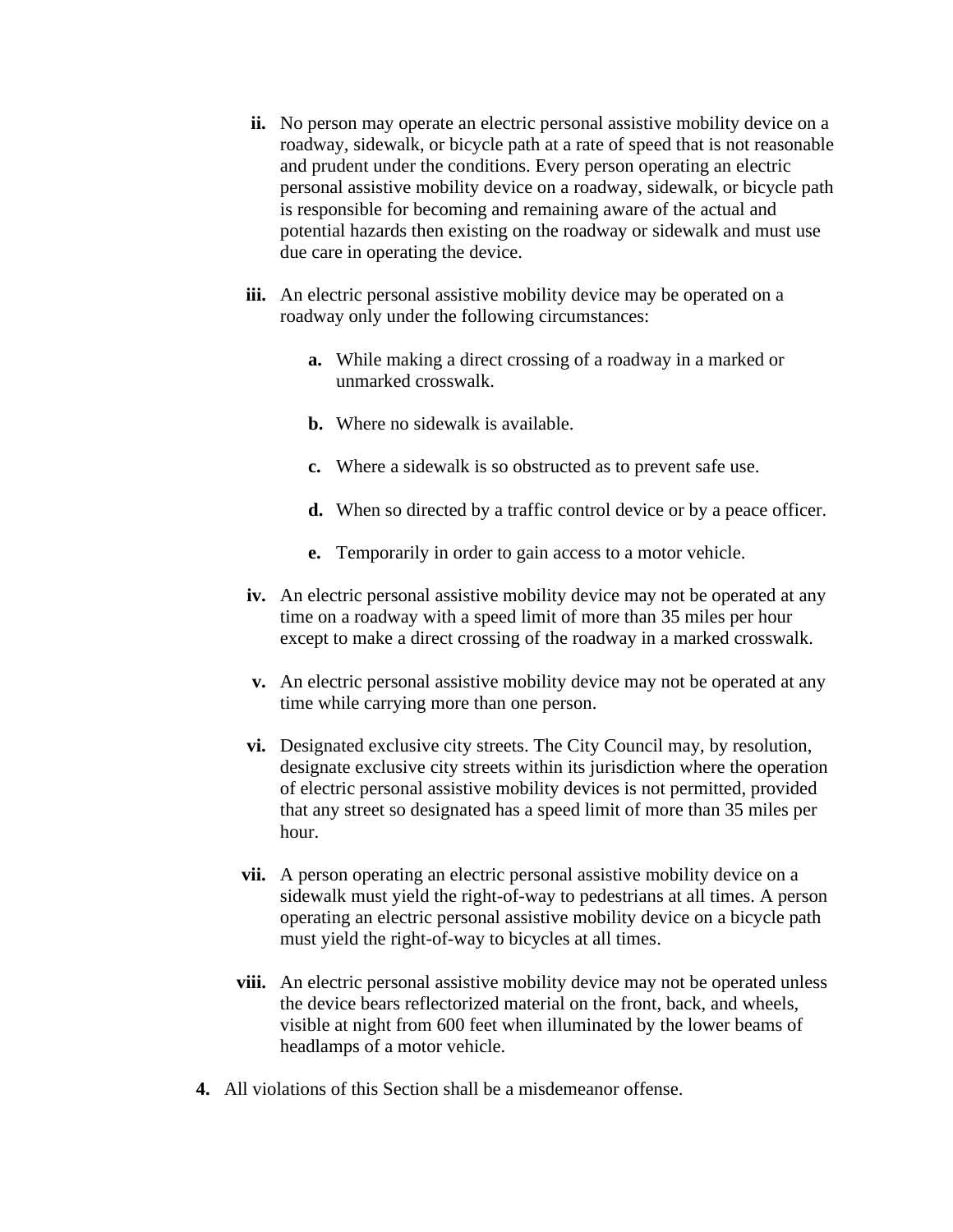## **F. Motorized Foot Scooters**

- **1.** Definitions:
	- **i.** MOTORIZED FOOT SCOOTER. Means a device with handlebars designed to be stood or sat upon by the operator, and powered by an internal combustion engine or electric motor that is capable of propelling the device with or without human propulsion, and that has no more than two 12-inch or smaller diameter wheels and has an engine or motor that is capable of a maximum speed of 15 miles per hour on a flat surface with not more than 1 percent grade in any direction when the motor is engaged. An electric personal assistive mobility device, a motorized bicycle, an electric-assisted bicycle, or a motorcycle is not a motorized foot scooter.

## **2.** Operation.

- **i.** Operation of a motorized foot scooter on city bicycle paths, bicycle lanes, bicycle trails, or bikeways is prohibited except as provided in this section. The City Council may, by resolution designate specific bicycle paths, bicycle lanes, bicycle trails, or bikeways as available for use by motorized foot scooters.
- **ii.** Every person operating a motorized foot scooter shall have all rights and duties applicable to the operator of a bicycle, except in respect to those provisions relating expressly to motorized foot scooters and in respect to those provisions of law that by their nature cannot reasonably be applied to motorized foot scooters.
- **iii.** No person may operate a motorized foot scooter upon a sidewalk, except when necessary to enter or leave adjacent property. No person may operate a motorized foot scooter that is carrying any person other than the operator.
- **iv.** No person under the age of 12 years may operate a motorized foot scooter.
- **v.** No person under the age of 18 years may operate a motorized foot scooter without wearing properly fitted and fastened protective headgear that complies with standards established by the commissioner of Public Safety.
- **vi.** A motorized foot scooter must be equipped with a headlight and a taillight that comply with standards established by the commissioner of Public Safety if the vehicle is operated under conditions when vehicle lights are required by law.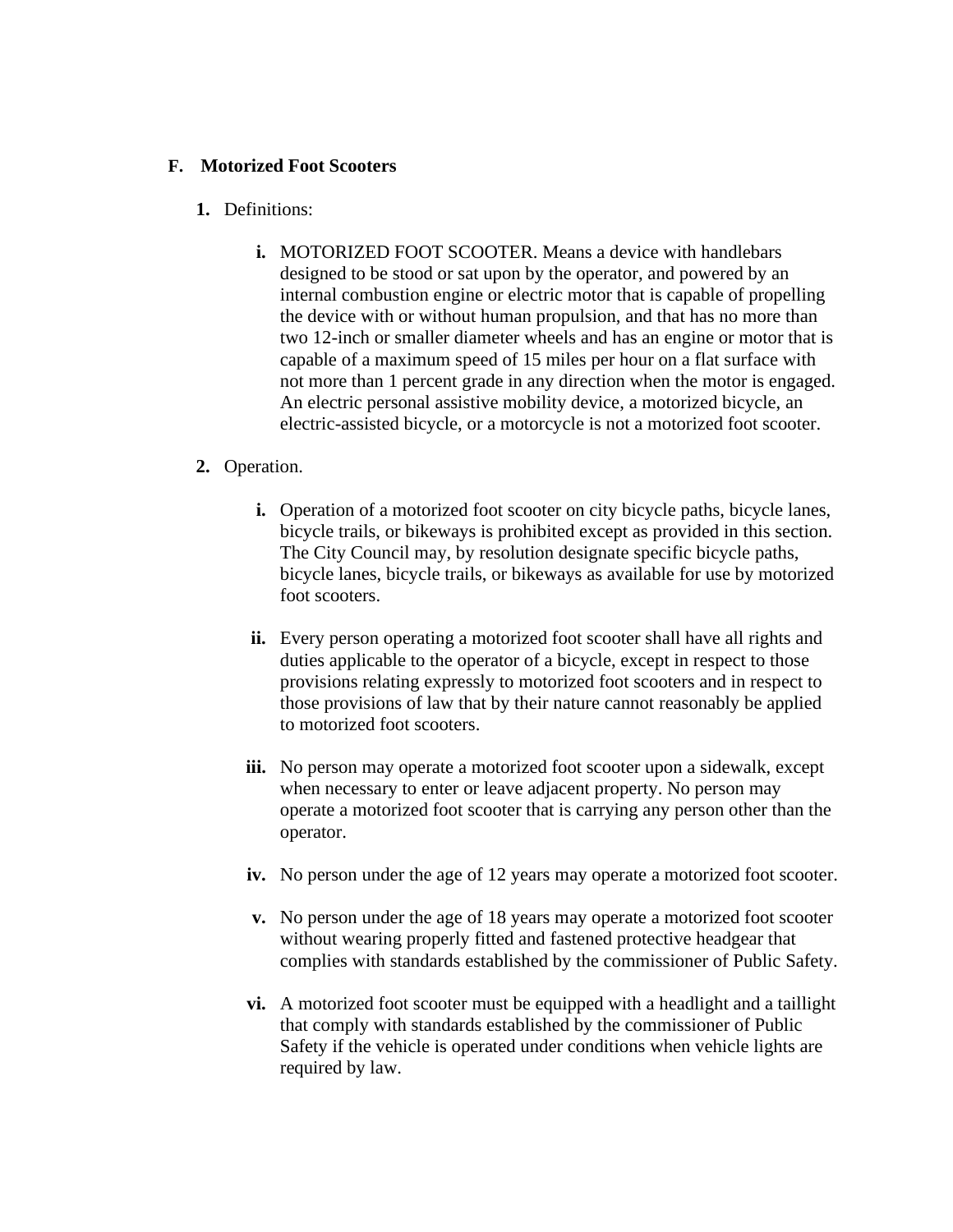- **vii.** A person operating a motorized foot scooter on a roadway shall ride as close as practicable to the right-hand curb or edge of the roadway, except in the following situations:
	- a. When overtaking and passing another vehicle proceeding in the same direction.
	- b. When preparing for a left turn, in which case the operator shall stop and dismount at the right-hand curb or right edge of the roadway, and shall complete the turn by crossing the roadway on foot, subject to restrictions placed by law on pedestrians.
	- c. When reasonably necessary to avoid impediments or conditions that make it unsafe to continue along the right-hand curb or edge, including, but not limited to, fixed or moving objects, vehicles, bicycles, pedestrians, animals, surface hazards, or narrow lanes.
- **3.** All violations of this Section shall be a misdemeanor offense.

## **G. Medium-Speed Electric Vehicles and Neighborhood Electric Vehicles**

- **1.** Definitions:
	- **i.** MEDIUM SPEED ELECTRIC VEHICLE. Means an electrically powered four-wheeled motor vehicle, equipped with a roll cage or crushproof body design, that can attain a maximum speed of 35 miles per hour on a paved level surface, is fully enclosed and has at least one door for entry, has a wheelbase of 40 inches or greater and a wheel diameter of 10 inches or greater, and except with respect to maximum speed, otherwise meets or exceeds regulations in the Code of Federal Regulations, title 49, section 571.500, and successor requirements.
	- **ii.** NEIGHBORHOOD ELECTRIC VEHICLE. Means an electrically powered motor vehicle that has three or four wheels and has a speed attainable in one mile of at least 20 miles per hour, but not more than 25 miles per hour on a paved level surface.
- **2.** Operation.
	- **i.** Operation of neighborhood electric vehicles on city streets is prohibited except as provided in Sec. 8.12, Subd. 7, B. 2.
	- **ii.** Use on designated exclusive city streets. The City Council may, by Ordinance, designate exclusive city streets within its jurisdiction where the operation of neighborhood electric vehicles or medium-speed electric